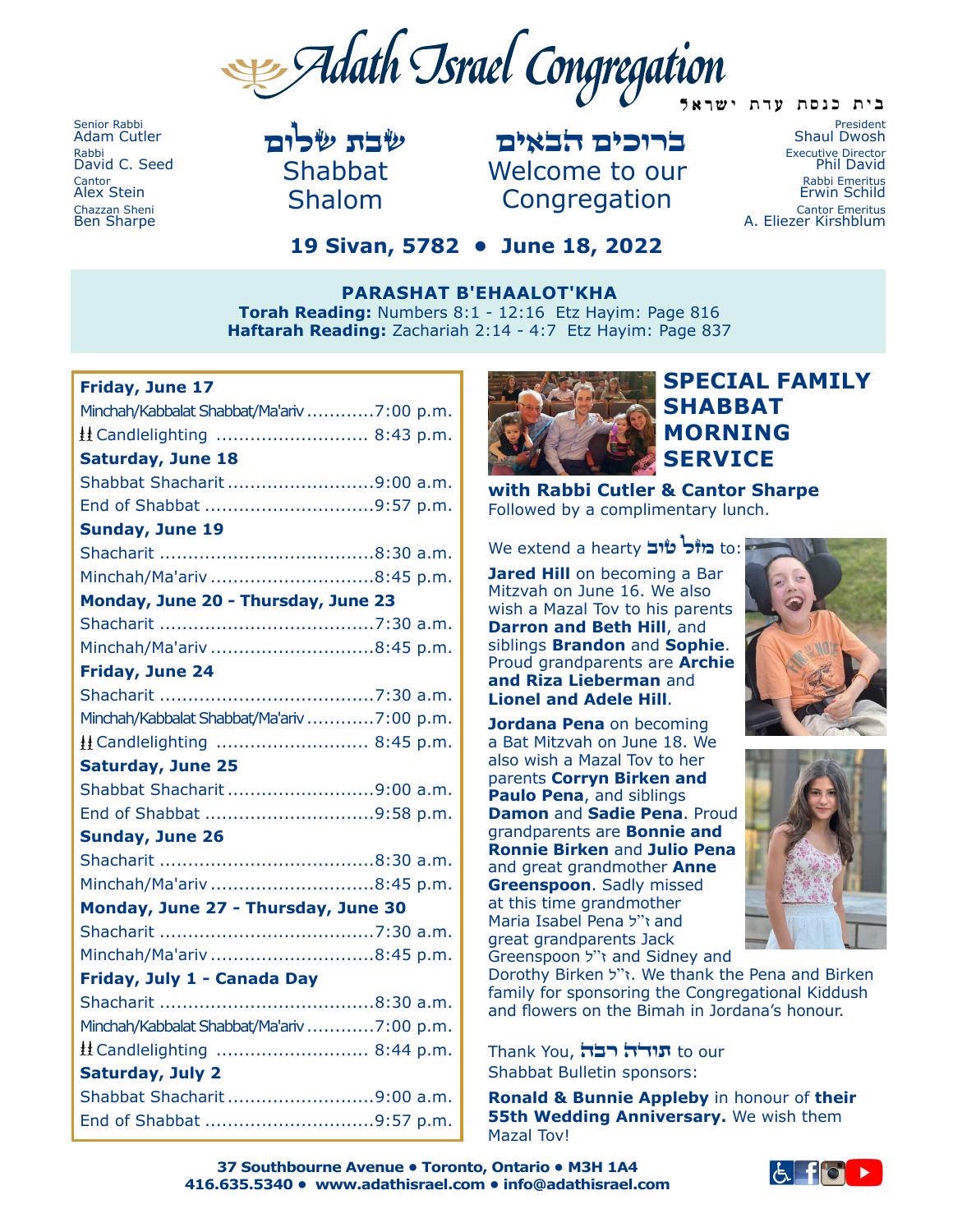# **THIS WEEK & ONGOING**

# *Adath Israel*<br>DFAV & DlaV

Saturday mornings at 10:00 a.m. until end of services. **Join us on Shabbat - June 25.** Drop children at our school wing. We will bring them back up for the end of services. Children ~18 months - 7 years old. **Children in grade 1+ meet the JC leader in the Play & Pray room.** Email **[anna@adathisrael.com](mailto:anna%40adathisrael.com?subject=)** to RSVP and to make sure program is running during the week you are here. Visit **[adathisrael.com](https://www.adathisrael.com/event/pray-play/2022-06-25/)**. *Proudly sponsored by Adath Hebrew Academy.*

# **ADULT STUDY**

#### **Join Hana Werner for a Zoom session**

on Sunday, June 19 at 10:30 a.m. We will discuss the Parasha of Shlach Lecha, the biblical reading that describes the Mission of the 12 spies that went up to Canaan. If you have not already signed up, contact **[alan@biz120.com](mailto:alan%40biz120.com?subject=)**

#### **GERSHOM SCHOLEM: WRITINGS, FRIENDS, AND THE UPENDING OF JEWISH HISTORY with Rabbi Adam Cutler**



#### Wednesday, June 22

at 2:00 p.m. on Zoom. Widely regarded as the most important Jewish historian of the 20th century, Gershom Scholem is best known as the founder of the modern study of Kabbalah. This course will examine Scholem through some of the myriad writings he left behind. No charge. Click **[HERE](https://www.adathisrael.com/event/gershom-scholem/2022-06-22/)** to register.



# **ENJOY FAMILY SHABBAT MORNING SERVICES**

#### **with our Rabbis & Cantors**

Join us at 10:30 a.m. for a special interactive Shabbat service including davening, songs & stories & a complimentary lunch at 12:00 p.m. *All children & families welcome.* WATCH FOR FALL DATES.

## **VOLUNTEER DRIVERS NEEDED**

Do you have a car? Are you willing to drop off kits or a package to someone who is home bound? Make a difference for your Adath family. Email for details **[anna@adathisrael.com](mailto:anna%40adathisrael.com?subject=)**



# REGISTRATION NOW OPEN!

Grades JK-6 2022-2023





Register [ONLINE](https://www.adathisrael.com/schools/aha/) or contact us: 416.635.5340 x 301 avivit@adathisrael.com

#### **THEY'RE BACK! SHINSHINIM 2022-2023: WELCOME BACK TO ADATH**

**We are so excited to welcome our ShinShinim Rom Banay and Ya'ara Gafni for the 2022-2023 school year.** 



#### **We need your help**

We are looking for host families to billet our ShinShinim for 3 months at a time. As previous host families will tell you, this is a really special way for you and your family to connect to Israel by caring for and learning from a young Israeli. The bonds created with these exceptional kids continue to impact the lives of the families who take them into their homes for years to come. If you are interested to host a ShinShin or have any questions, please reach out to **[anna@adathisrael.com](mailto:anna%40adathisrael.com?subject=)**

#### **INTERNAL CONFLICTS IN ISRAEL Presented by Adath Israel and CAEF**

Wednesday, June 22 at 7:30 p.m. CAEF and Adath Israel Congregation invite to you a hybrid event with Dr. Mordechai Kedar on the Internal Conflicts In Israel. Dr. Kedar will share the troubling results of a recently released study conducted by Habithonistim, which revealed that three-quarters of Arab Israelis believe Jews have no right to sovereignty in the country. For those near Toronto, please join us for the in-person event at Adath Israel. If you are unable to join us in person, you are also invited to watch online via livestream. Click **[HERE](https://www.adathisrael.com/event/internal-conflicts-in-israel/)** to register.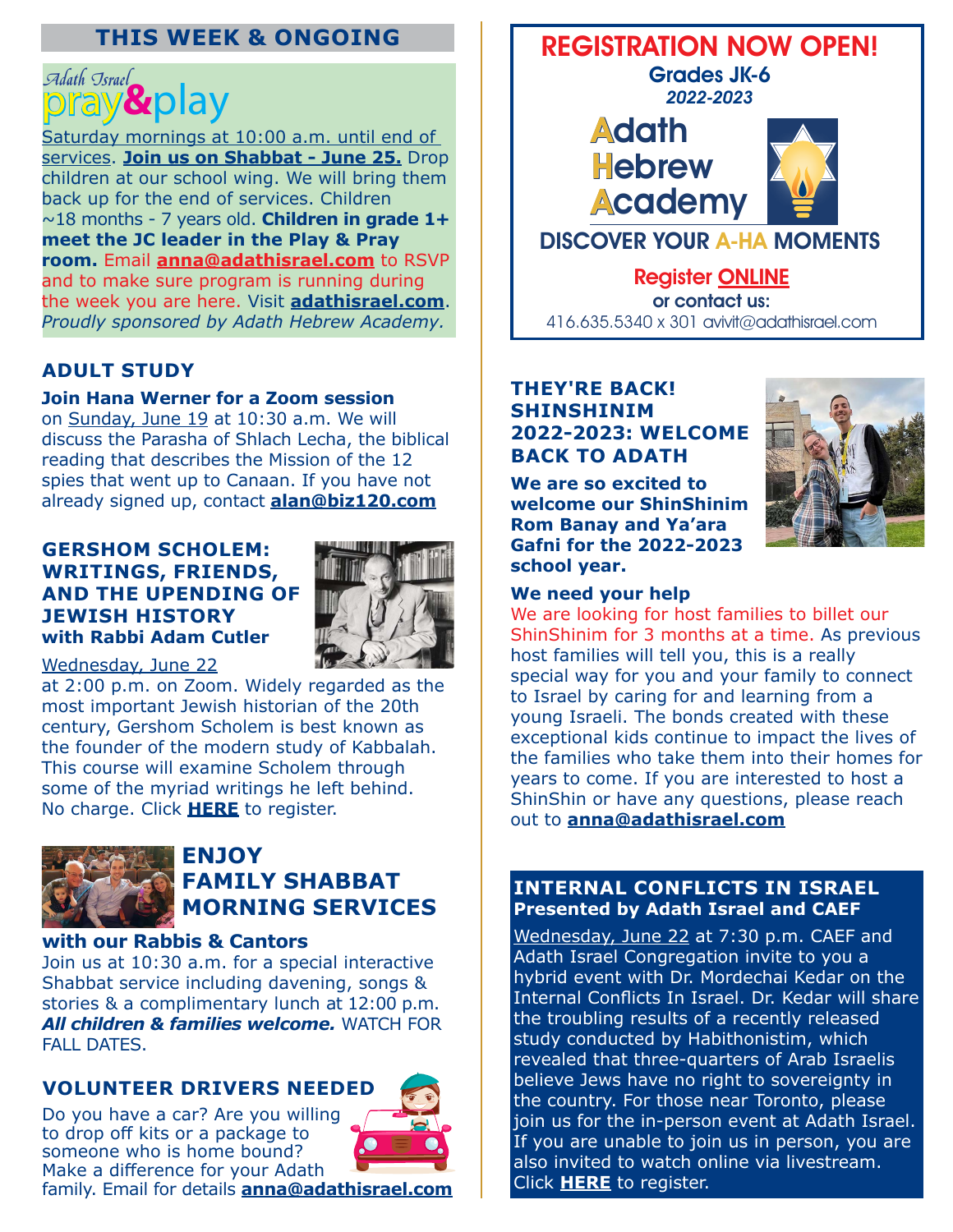### **SERVICE INFO**

**Click [HERE](https://www.adathisrael.com/service-times/) for service times.**

#### **IN-PERSON SHABBAT SERVICES** Enjoy davening with us in person



for Shabbat morning services **(9:00 a.m. start)**. Click **[HERE](https://www.adathisrael.com/pray-and-learn/shabbat-registration/)** or visit adathisrael.com for more information.

**IN-PERSON & ZOOM MINYAN SCHEDULE** Click **[HERE](https://www.adathisrael.com/pray-and-learn/daily-minyan/)** for information.

#### **MINCHAH/KABBALAT SHABBAT/ MA'ARIV In-Person Services** Friday, June 17 at 7:00 p.m.

If you can't attend shul for any of our in-person services, visit our **[livestream](https://www.adathisrael.com/pray-and-learn/livestreaming/) channel** and participate online.

# DO YOU NEED VOLUNTEER HOURS?

We are looking for teen volunteers for the 2022-2023 year to join our school on Sundays 9:30-12:15 a.m. and Tuesdays\* 4:30-6:15 p.m. (flexible)

> For more information please contact: Avivit Yoffe, Principal, Adath Hebrew Academy [avivit@adathisrael.com](mailto:avivit%40adathisrael.com?subject=)



Carpool option from CHAT is available.

Adath Israel Congregation 37 Southbourne Avenue

# **SHABBAT SPONSORSHIP [adathisrael.com/donations](https://www.adathisrael.com/donations/) OPPORTUNITIES**

Sponsor a **Shabbat Kiddush** or the **Shabbat Bulletin** in honour of or in memory of a loved one, contact Ozlem: 416.635.5340 or **[ozlem@adathisrael.com](mailto:ozlem%40adathisrael.com?subject=)**

# **BEREAVEMENTS**

To receive notification of bereavements that have taken place within the congregation, forward your name and email address to **[nancy@adathisrael.com](mailto:nancy%40adathisrael.com?subject=)**.

# **ADATH ISRAEL SUPPORTING FAMILIES IN NEED**



Thanks to a generous donor, Adath Israel is grateful to support families in need during COVID-19 by providing

Shabbat meals. Please be in contact with Rabbi Cutler at 416.635.5343 or

**[rabbicutler@adathisrael.com](mailto:rabbicutler%40adathisrael.com?subject=)** if you or someone you know could use a little extra help.

# **DID YOU REMEMBER TO INCLUDE YOUR LOVED ONES IN NEXT YEAR'S YIZKOR BOOK? ACT NOW!**

We publish a Yizkor Memorial Book each year, which is used during Yizkor Services at *Yom Kippur, Shemini Atzeret, Pesach and Shavuot.*

There are several ways to honour the memory of your loved ones.

Click **[HERE](https://adathisraeltoronto.shulcloud.com/form/yizkor-memorial-book-form-57831.html)** to access the online form or visit **[adathisrael.com/donations](https://www.adathisrael.com/donations/yizkor-memorial-book-5783/)** \*All donations are tax deductible.

# **CHESED HEALING TELEPHONE CONNECTION**

Our member, Bonita Greenbaum, a professional counsellor and life coach, has independently offered to help any Adath Israel member who is trying to cope with personal challenges by providing a FREE personal one on one, confidential telephone conversation. Email Bonita at **[bonitaemail@gmail.com](mailto:bonitaemail%40gmail.com?subject=)** for more info.

# **DONATIONS**

Honour the memory of a loved one or celebrate a special occasion. We are happy to acknowledge your contribution with an e-card to the recipient. Please visit

# **SAY "I DO" TO A WEDDING AT ADATH ISRAEL**



Contact Nancy at **[nancy@adathisrael.com](mailto:nancy%40adathisrael.com?subject=)** or 416.635.5340 x 313 Visit **[www.adathisrael.com](https://www.adathisrael.com/plan-an-event/lifecycle-events/weddings/)** for more information

To view the online version of the Shabbat Bulletin and access all the links, visit the **[adathisrael.com](https://www.adathisrael.com/)** homepage.